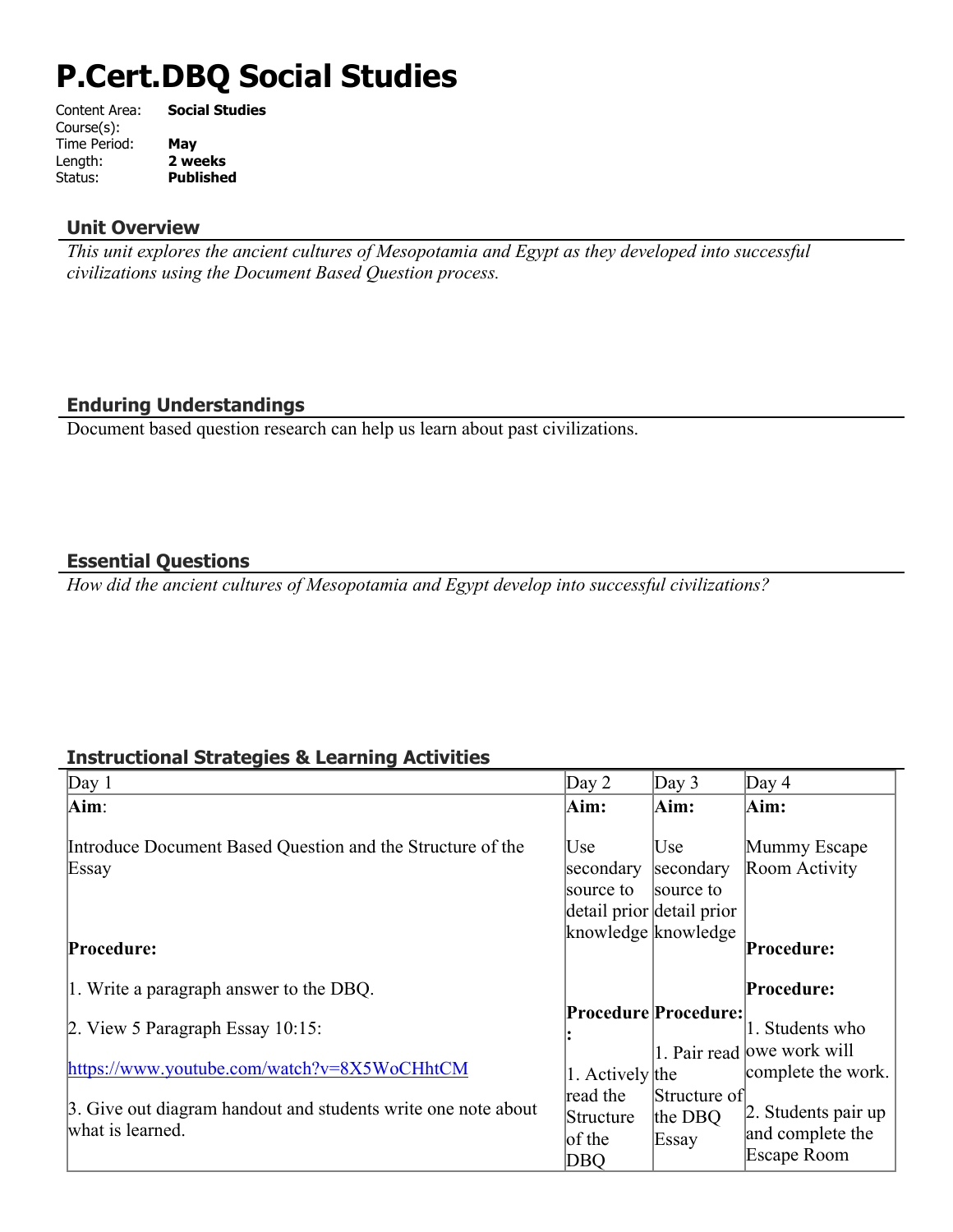| 4. Review DBQ RUBRIC.                                             | Essay                                          | handout.               | activity using                                |
|-------------------------------------------------------------------|------------------------------------------------|------------------------|-----------------------------------------------|
|                                                                   | handout.                                       |                        |                                               |
| 5. Explain DBQs and the process of analyzing primary sources to   |                                                | 2. Review              | • Main idea                                   |
| write an essay:                                                   | $\vert$ 2. Use the                             | primary vs.            | • Hieroglyphs                                 |
|                                                                   | TCI                                            | secondary              | $\bullet$ Poetry                              |
| http://prezi.com/icxuro4mvtmz/?utm_campaign=share&utm_med Writing |                                                | sources                | • Mathematic                                  |
| ium=copy                                                          | Toolkit                                        | attached               | S                                             |
|                                                                   | resource                                       | into Google            |                                               |
|                                                                   |                                                |                        | attached in Classroom. to then reassemble     |
|                                                                   | Google                                         |                        | the broken                                    |
| Assessment:                                                       |                                                |                        | Classroom $\beta$ . Examine medallion to exit |
|                                                                   | to discuss                                     | last night's           | the activity.                                 |
| Structure of the Essay visual                                     | primary vs. T-Chart                            |                        |                                               |
|                                                                   | secondary                                      | entries. If            | 3. Students have                              |
| Standards:                                                        | sources.                                       |                        | the text has thirty minutes-time              |
|                                                                   |                                                | four pages             | limit-to break out.                           |
| $6.2.A-D$ specifically 6.2.8.D.2.d                                | $\beta$ . Using                                | listed but             |                                               |
|                                                                   | the TCI                                        | you only               | $ 4$ . Exit slip is                           |
|                                                                   | textbook,                                      |                        | wrote three completed to be                   |
| Homework:                                                         | write all                                      |                        | facts, is this exchanged for a                |
|                                                                   | key                                            | complete?              | prize.                                        |
| Read the Writing Toolkit packet in GC                             | Ancient                                        | No.                    |                                               |
|                                                                   | Egypt $(C7 -$                                  |                        | 5. Lock posters and                           |
|                                                                   | $ 9)$ data                                     | $ 4.$ Using            | unlocking sound                               |
|                                                                   | using                                          | the TCI                | effect used.                                  |
|                                                                   | specific                                       | textbook,              |                                               |
|                                                                   | detail                                         | write all              |                                               |
|                                                                   |                                                | key                    |                                               |
|                                                                   | noted on                                       |                        | Mesopotam <b>Assessment:</b>                  |
|                                                                   | the text                                       | $ ia (C5-6) $          |                                               |
|                                                                   | pages onto                                     | data using             | <b>Escape Room</b>                            |
|                                                                   | the DBQ                                        |                        | project;                                      |
|                                                                   | T-Chart in specific                            | detail noted           |                                               |
|                                                                   | Google                                         |                        |                                               |
|                                                                   |                                                | Classroom. on the text |                                               |
|                                                                   |                                                | pages onto             | Homework:                                     |
|                                                                   |                                                | the DBQ T-             |                                               |
|                                                                   | $ C \textit{Sullivan} $ Google                 | Chart in               | None                                          |
|                                                                   |                                                | copied and Classroom.  |                                               |
|                                                                   | highlighted on Day 2.                          |                        |                                               |
|                                                                   | the $TB$                                       |                        |                                               |
|                                                                   | data.                                          | C Sullivan             | Mrs. Laman has                                |
|                                                                   |                                                |                        | escape room                                   |
|                                                                   | Copies                                         | copied and devices.    |                                               |
|                                                                   | available.                                     | highlighted            |                                               |
|                                                                   |                                                | the $TB$               |                                               |
|                                                                   |                                                | data.                  |                                               |
|                                                                   |                                                | Copies                 |                                               |
|                                                                   | $ $ Assessmen $ $ <sub>available.</sub><br>lt: |                        |                                               |
|                                                                   |                                                |                        |                                               |
|                                                                   | DBQ T-                                         |                        |                                               |
|                                                                   | Chart                                          |                        |                                               |
|                                                                   |                                                | Assessmen              |                                               |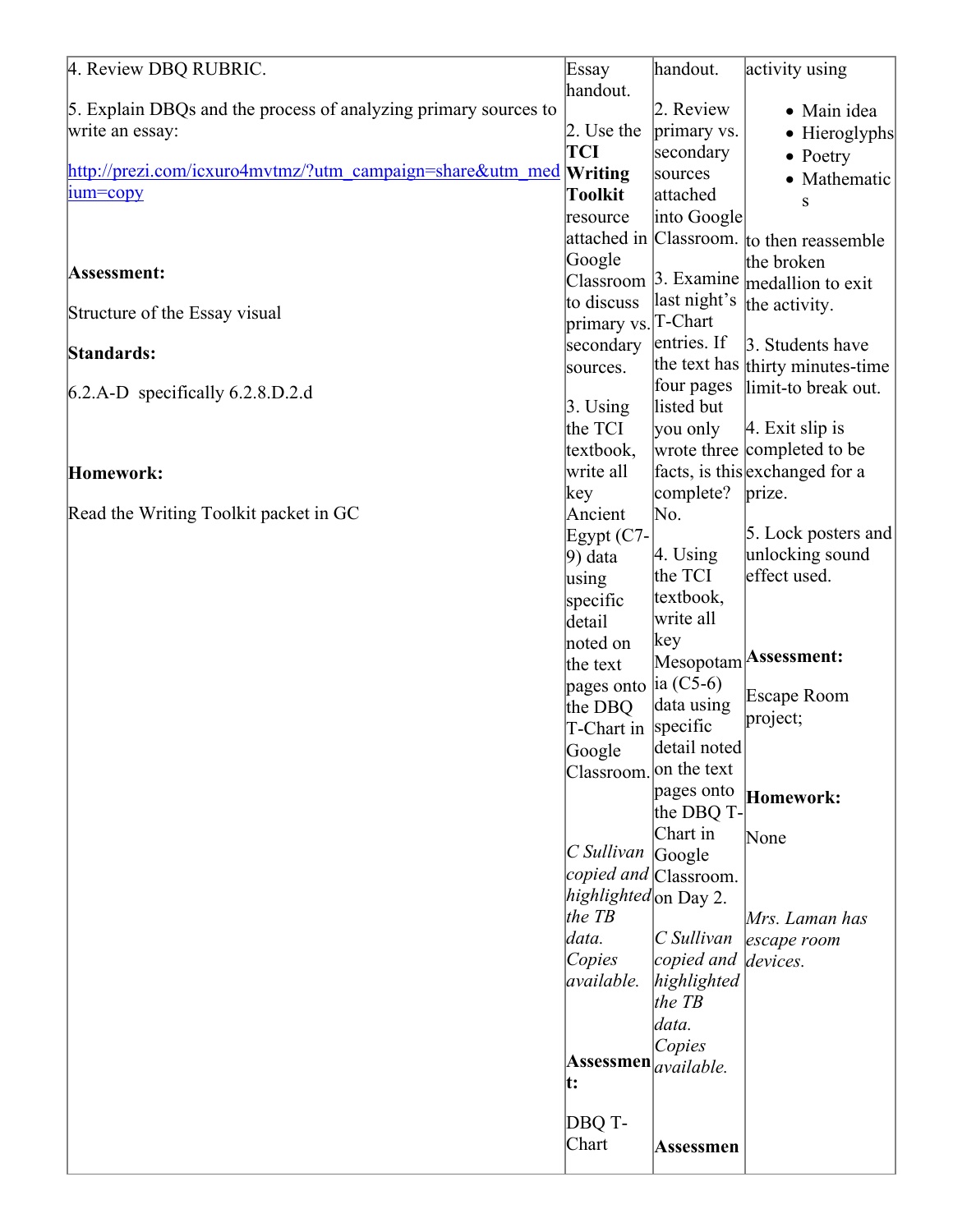|                                      |                                                |                                                               |                          | Standards t:                                                      |                                              |                                                          |
|--------------------------------------|------------------------------------------------|---------------------------------------------------------------|--------------------------|-------------------------------------------------------------------|----------------------------------------------|----------------------------------------------------------|
|                                      |                                                |                                                               |                          |                                                                   |                                              |                                                          |
|                                      |                                                |                                                               |                          | $6.2.A-D$                                                         | DBQ T-<br>Chart                              |                                                          |
|                                      |                                                |                                                               |                          |                                                                   |                                              |                                                          |
|                                      |                                                |                                                               |                          |                                                                   | Standards:                                   |                                                          |
|                                      |                                                |                                                               |                          | Homewor $6.2.A-D$<br>k:                                           |                                              |                                                          |
|                                      |                                                |                                                               |                          | Finish<br>DBQ T-<br><b>Chart</b> for<br>Ancient<br>Egypt in<br>GC | <b>Homework</b><br>Finish<br>DBQ T-<br>Chart |                                                          |
|                                      |                                                |                                                               |                          |                                                                   |                                              |                                                          |
| Day $5$                              | Day $6+$                                       | Day $7$                                                       | Day 8                    |                                                                   |                                              |                                                          |
| Aim:                                 | Aim:                                           | Aim:                                                          | Aim:                     |                                                                   |                                              |                                                          |
| Analyze DBQ                          | Develop                                        | Begin DBQ Essay                                               |                          |                                                                   |                                              | Cite the source(s) within the first body paragraph.      |
| Packet                               | Documents GO                                   | GO: Thesis                                                    |                          |                                                                   |                                              |                                                          |
| Documents 1-6                        |                                                |                                                               |                          |                                                                   |                                              |                                                          |
|                                      |                                                |                                                               |                          |                                                                   |                                              |                                                          |
|                                      |                                                |                                                               | Procedure:               |                                                                   |                                              |                                                          |
|                                      | Procedure:                                     | Procedure:                                                    |                          |                                                                   |                                              |                                                          |
| Procedure:                           |                                                |                                                               |                          | 1. Review Thesis statement.                                       |                                              |                                                          |
|                                      | 1. Review DBQ                                  | 1. Review Doc                                                 |                          |                                                                   |                                              |                                                          |
| 1. Print each                        | Documents Packet GO.                           |                                                               |                          | 2. View Essay video again:                                        |                                              |                                                          |
| DBQ T-Chart.                         | 1-6 answers using                              | 2. Show formatting https://www.youtube.com/watch?v=8X5WoCHhtC |                          |                                                                   |                                              |                                                          |
|                                      | key.                                           |                                                               | $\underline{\mathbf{M}}$ |                                                                   |                                              |                                                          |
| $2.$ Display the                     |                                                | for heading and $\P$ :                                        |                          |                                                                   |                                              |                                                          |
| <b>DBQ</b> Documents                 | 2. Examine                                     | tab indent, line                                              |                          |                                                                   |                                              | 3. Orally read Writing Toolkit's three Writing Body      |
| Packet. Read                         | Documents                                      | spacing, font, size,                                          |                          | Paragraphs pages.                                                 |                                              |                                                          |
| page 1 and<br>directions $#1-3$ .    | Graphic Organizer eliminating extra<br>Doc GO. |                                                               |                          |                                                                   |                                              |                                                          |
|                                      |                                                | spacing after                                                 |                          |                                                                   |                                              | 4. Examine supporting details section of graphic         |
| $\beta$ . In DBQ                     | 3. Complete                                    | paragraphs                                                    |                          |                                                                   |                                              | organizer. (1 of 3 details must be a quote from          |
| Documents                            | Documents                                      | 3. Examine DBQ                                                | documents).              |                                                                   |                                              |                                                          |
| Packet, read                         | Graphic Organizer Essay Graphic                |                                                               |                          |                                                                   |                                              |                                                          |
| direction #4                         | using Document 1 Organizer.                    |                                                               |                          |                                                                   |                                              | 5. Review citation of documents (parenthetical           |
| orally.                              | together. The                                  |                                                               |                          |                                                                   |                                              | citations) within a body paragraph using sample of       |
|                                      | main idea section                              | 4. Orally read the                                            | "Constitution."          |                                                                   |                                              |                                                          |
| 4. Complete                          | should be                                      | Writing Toolkit's                                             |                          |                                                                   |                                              |                                                          |
| Document 1 as a                      | completed                                      | Developing a                                                  |                          |                                                                   |                                              | 6. Go to t-chart and circle the characteristic data. Go  |
| class. Remind                        | together as this                               | Thesis Statement.                                             |                          |                                                                   |                                              | to <b>Doc GO</b> and circle data. Use this data to write |
| students to                          | will lead into the                             |                                                               |                          |                                                                   |                                              | the first body paragraph onto DBQ Essay GO.              |
| interact with both                   | "parenthetical                                 | 5. Review the <b>Doc</b>                                      |                          |                                                                   |                                              |                                                          |
| the data as well as citation" to the |                                                | GO to determine                                               |                          |                                                                   |                                              |                                                          |
| the primary                          | essay.                                         | which documents<br>support                                    | Assessment:              |                                                                   |                                              |                                                          |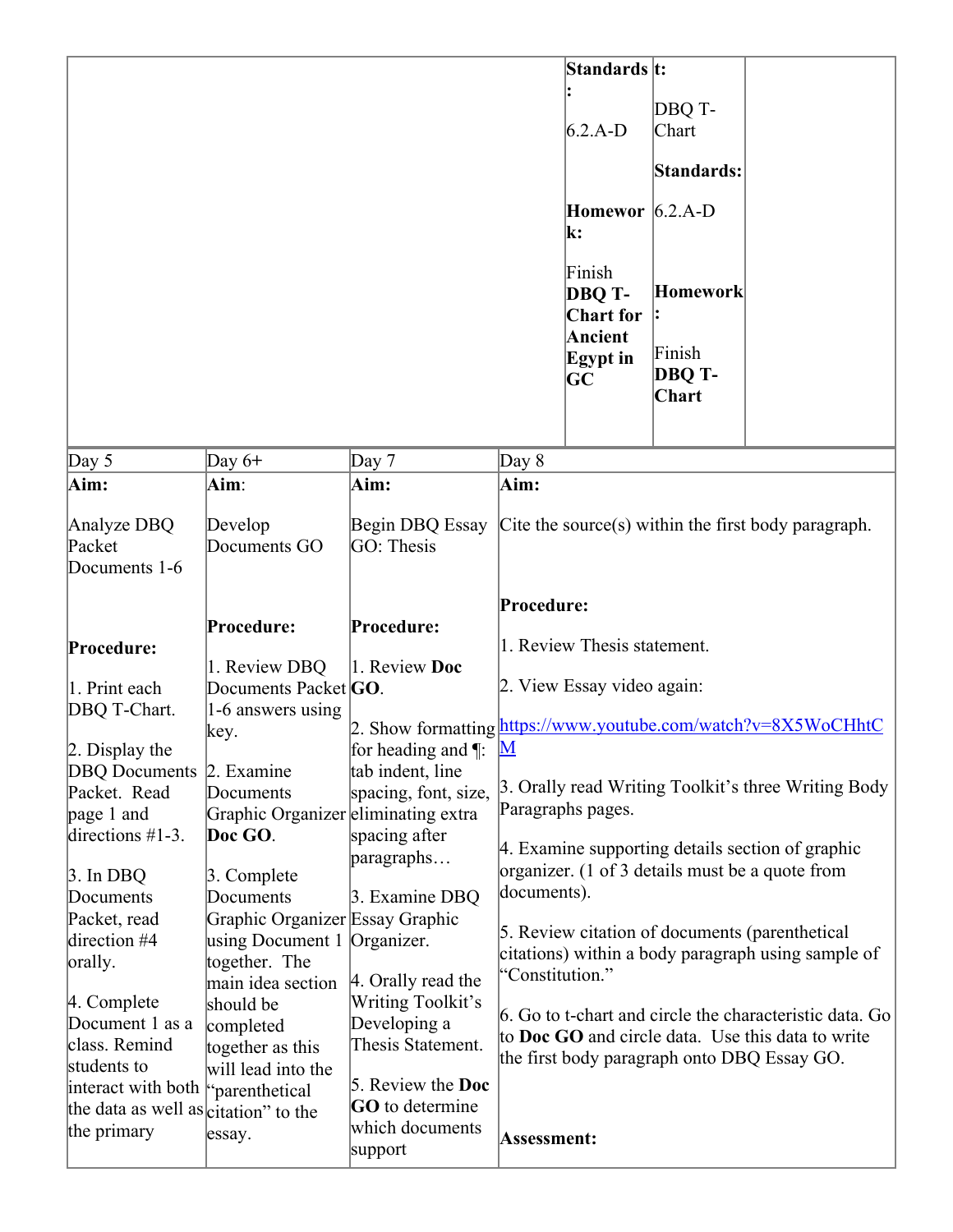| source.            | 4. Remind                            | characteristics.                     | DBQ Essay GO                                     |
|--------------------|--------------------------------------|--------------------------------------|--------------------------------------------------|
|                    | students to place                    |                                      |                                                  |
| 5. In pairs,       | more than one                        | 6. Complete                          | Standards:                                       |
| complete DBQ       | characteristic if                    | introduction's                       |                                                  |
| Documents          |                                      | thesis statement on RH 6.1, 6.2, 6.7 |                                                  |
|                    | applicable for the                   |                                      |                                                  |
| Packet #2-6.       | last column.                         | DBQ Essay GO.                        |                                                  |
|                    |                                      |                                      |                                                  |
|                    | 5. Students                          | 7. Distribute                        | Homework:                                        |
|                    | complete Doc GO. Transition Sheet.   |                                      |                                                  |
| Assessment:        | Laminated                            | Check off as used                    |                                                  |
|                    | Documents may be to avoid repetition |                                      | Finish Body Paragraph #1 in Essay GO             |
| DBQ t-chart;       | useful for them to                   | of transitions.                      |                                                  |
|                    |                                      |                                      |                                                  |
| Standards:         | see all on one                       |                                      |                                                  |
|                    | page.                                |                                      |                                                  |
| $6.2.A-D$          |                                      |                                      |                                                  |
|                    | This may be                          | Assessment:                          |                                                  |
|                    | worthy to                            |                                      |                                                  |
|                    | complete in two                      | <b>DBQ</b> Documents                 |                                                  |
|                    | days together.                       | GО                                   |                                                  |
| Homework:          |                                      |                                      |                                                  |
|                    | Assessment:                          | Standards:                           |                                                  |
| Finish DBQ         |                                      |                                      |                                                  |
| Documents          | Documents Packet RH 6.1, 6.2, 6.7    |                                      |                                                  |
| Packet $#2-6$      |                                      |                                      |                                                  |
|                    | $1-6$                                |                                      |                                                  |
|                    |                                      |                                      |                                                  |
|                    | Standards:                           | <b>Homework:</b>                     |                                                  |
|                    |                                      |                                      |                                                  |
|                    | $6.2.A-D$                            | Review Doc GO                        |                                                  |
|                    |                                      |                                      |                                                  |
|                    |                                      |                                      |                                                  |
|                    |                                      |                                      |                                                  |
|                    | Homework:                            |                                      |                                                  |
|                    |                                      |                                      |                                                  |
|                    | <b>Finish Document</b>               |                                      |                                                  |
|                    | GO                                   |                                      |                                                  |
|                    |                                      |                                      |                                                  |
| Day 9              | Day $10$                             | Day $11$                             | Day $12$                                         |
| Aim:               | Aim:                                 | Aim:                                 | Aim:                                             |
|                    |                                      |                                      |                                                  |
| Revise the body    | Conference the                       | Revise the body                      | Examine how to write the introduction and        |
| paragraph and      | body paragraph $1$ ;                 | paragraph and                        | conclusion to the DBQ.                           |
| develop next body  |                                      | view Ancient Egypt write third body  |                                                  |
| paragraph.         | video                                | paragraph.                           |                                                  |
|                    |                                      |                                      |                                                  |
|                    |                                      |                                      | Procedure:                                       |
|                    |                                      |                                      |                                                  |
| Procedure:         | Procedure:                           | Procedure:                           | 1. Review the thesis and 3 body paragraphs while |
|                    |                                      |                                      | checking them in GC for HW score.                |
|                    |                                      |                                      |                                                  |
| 1. Check DBQ       | 1. Check DBQ                         | 1. Check DBQ                         | 2 View How to Write a Hook.                      |
| Essay GO.          | Essay GO for body                    | Essay GO.                            |                                                  |
|                    | $\P$ 2. If not done, do              |                                      |                                                  |
| 2. Examine thesis  | now.                                 | 2. Review                            | https://www.youtube.com/watch?v=Rnq17dyxyu       |
| and body paragraph |                                      | Structure of the                     | 4                                                |
|                    | 2. Show video                        |                                      |                                                  |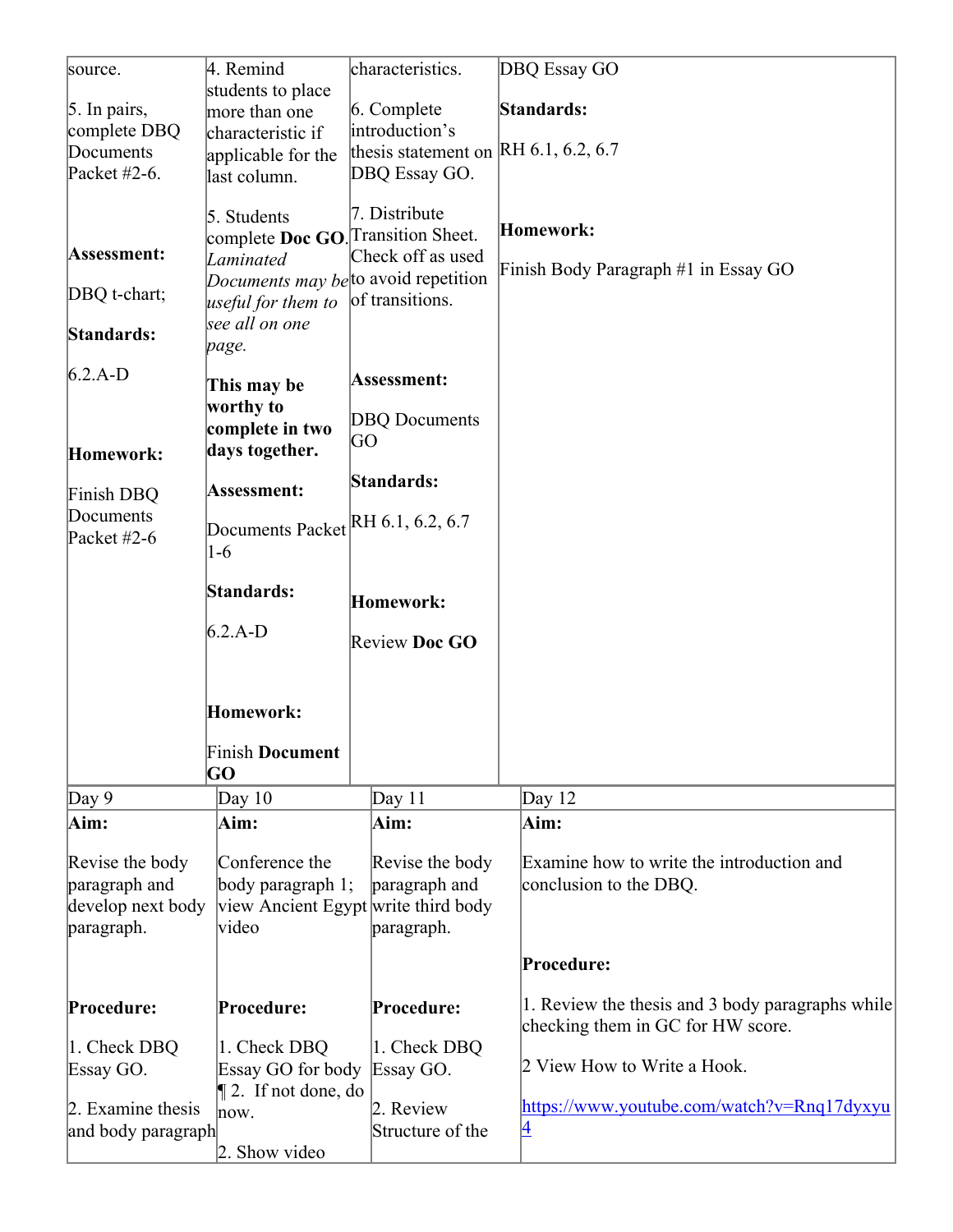| Day $13$                                             | Day $14$                                                                                       | Day $15$                                                               | Day 16-26                                                         |
|------------------------------------------------------|------------------------------------------------------------------------------------------------|------------------------------------------------------------------------|-------------------------------------------------------------------|
|                                                      | Finish body $\P$ 1<br>revision in GC;<br>revise body $\P$ 2 in<br>Essay GO; DBQ<br>Quiz Day 15 | DBQ Quiz Day 15                                                        |                                                                   |
| Paragraph 2 in<br>Essay GO; DBQ<br>Quiz Day 15       | Homework:                                                                                      | Finish Body<br>Paragraphs in DBQ<br>Essay GO; Type<br>Body Paragraphs; |                                                                   |
| Finish Body                                          | RH 6.1, 6.2, 6.7                                                                               | Homework:                                                              |                                                                   |
| Homework:                                            | Standards:                                                                                     |                                                                        |                                                                   |
| RH 6.1, 6.2, 6.7                                     | Assess only GO not RH 6.1, 6.2, 6.7<br>typed                                                   |                                                                        |                                                                   |
| Standards:                                           | DBQ Essay GO                                                                                   | Standards:                                                             |                                                                   |
| DBQ Essay GO<br>and typed GC /4                      | Assessment:                                                                                    | DBQ Essay GO<br>Assess only GO<br>not typed                            |                                                                   |
| Assessment:                                          | - student revises<br>$\boldsymbol{\text{body}} \, \P \, 1$                                     | Assessment:                                                            | Quiz Day 15                                                       |
| DBQ Essay GO.                                        | analyze own<br>(printed) body $\P$ 1                                                           |                                                                        | Homework:<br>Complete the DBQ Review sheet to prepare for         |
| 6. Write body<br>paragraph 2 into                    | - examine sample<br>body paragraph -                                                           | 6. Students write<br>body $\P$ 3 into DBQ<br>Essay GO.                 |                                                                   |
| paragraph 1 into<br>Google Classroom<br>and turn in. | - laminated primary<br>sources to see<br>possible plagiarism                                   | each student for<br>body $\P$ 1.                                       | RH 6.1, 6.2, 6.7                                                  |
| 5. Type body                                         |                                                                                                | 5. Continue<br>conferencing with                                       | Standards:                                                        |
| onto DBQ Essay<br>GO.                                | 4. Conferencing one<br>on one:                                                                 | 4. Type body $\P$ 2.                                                   | Assessment:<br>DBQ Essay GO & GC /4 HW                            |
| while having<br>students revise own Chart.           | and pink DBQ T-                                                                                | on GO.                                                                 |                                                                   |
| 4. Display citations Documents GO,                   | Essay GO, yellow                                                                               | discuss. Students<br>enhance body $\P$ 2                               |                                                                   |
| the Citations<br>accurate display.                   | students bring the                                                                             | Revisions in Body<br>Paragraphs and                                    | and distribute the conclusion. Discuss.                           |
| Constitution<br>example and Are                      | 3. For conferencing<br>one on one,                                                             | Common<br>Necessary                                                    | 5. Show the Intro paragraph on the smart board                    |
| citations using                                      | Empire                                                                                         | paragraph 2.<br>Distribute DBQ:                                        | 4. Read Writing Toolkit's Writing the<br>Conclusion.              |
| 3. Review<br>parenthetical                           |                                                                                                | Egypt's Golden <sup>[3</sup> . Examine body                            |                                                                   |
| 1 formatting.                                        | while conferencing. DBQ Essay.                                                                 |                                                                        | 3. Orally read the Writing Toolkit's Writing the<br>Introduction. |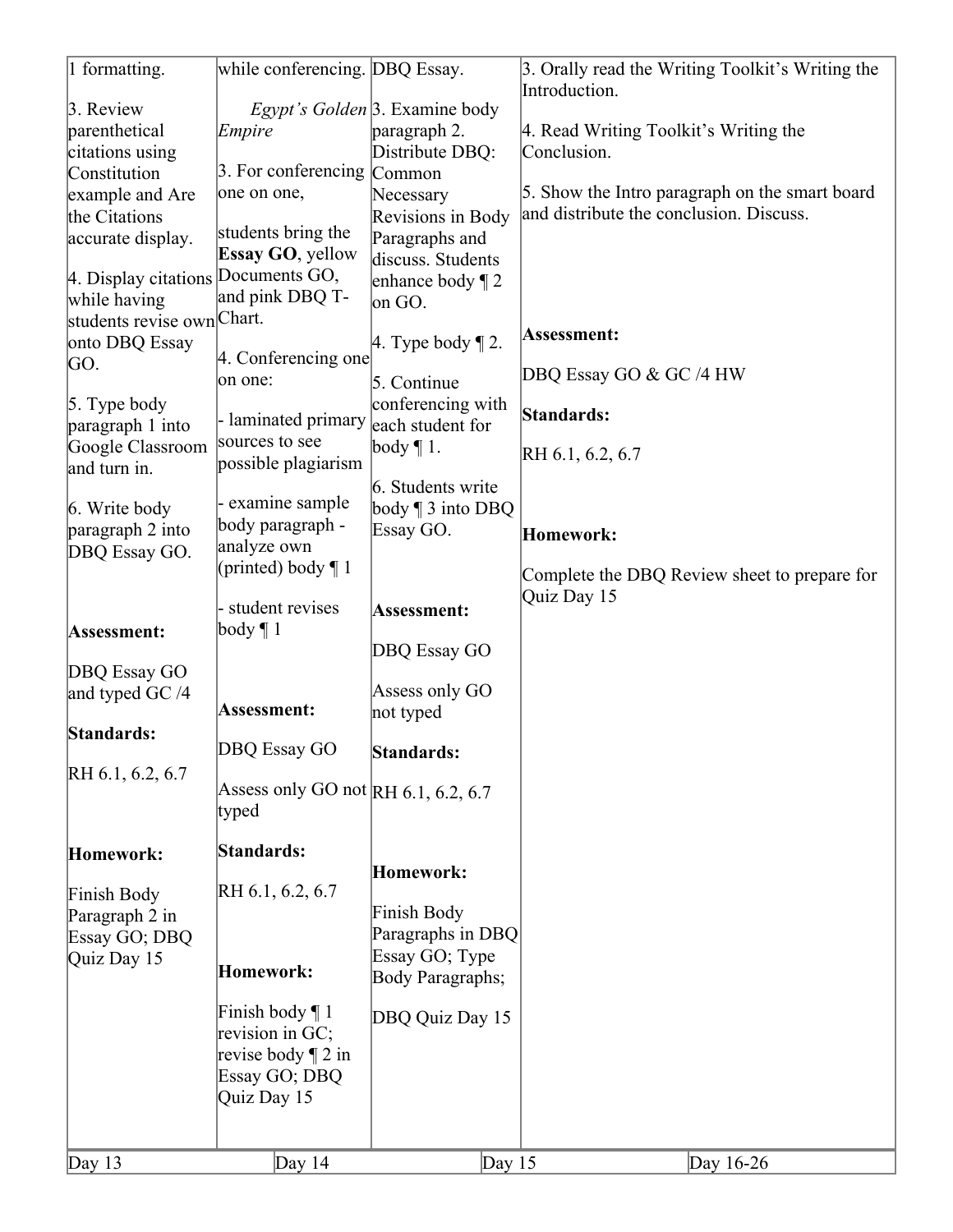| Aim:                                                             | Aim:                                                                       | Aim:                                                                                |                                                                       |
|------------------------------------------------------------------|----------------------------------------------------------------------------|-------------------------------------------------------------------------------------|-----------------------------------------------------------------------|
| Develop the introduction<br>and conclusion to the DBQ<br>GO.     | Edit the DBQ Essay                                                         | Evaluate the final draft of<br>DBQ Essay.                                           | Evaluate the DBQ and                                                  |
|                                                                  | Procedure:                                                                 | Procedure:                                                                          | then review by<br>conferencing with each<br>writer in Social Studies, |
| Procedure:<br>1. Review the DBQ review<br>sheet.                 | 1. Check HW: DBQ Essay<br>Draft for score /4.<br>2. Read Writing Toolkit's | <b>Print the student DBQ</b><br>Essays.                                             | Lunch, and Supervised<br>Study.<br>Log Test score.                    |
| 2 View the PPT for Intro $\&$ Essay.<br>Conclusion.              | Revising: Improving your<br>3. Using typed essay,                          | 1. Complete DBQ quiz.<br>2. Return paragraph<br>answers to DBQ. Examine             |                                                                       |
| 3. Review the DBQ GO<br>page for Introduction and<br>Conclusion. | complete the partner's<br>revision checklist.                              | growth in knowledge and<br>writing!                                                 |                                                                       |
| 4. Write the Introduction<br>and Conclusion in Essay<br>GO:      | 4. Return to owner and<br>complete self-revision<br>checklist.             | 3. Students examine rubric<br>and self-assess by circling<br>the score in each box. |                                                                       |
| -Thesis and reworded<br>thesis                                   | 5. Then make necessary<br>revisions.<br>6. Add works cited page            | 4. Students completes<br>reflection sheet on back of<br>rubric.                     |                                                                       |
| -Hook and Transition<br>-Connection to hook                      | using Easy Bib as needed.                                                  | 5. Hand in DBQ essay<br>stapled in this order:                                      |                                                                       |
| -Final sentence to modern<br>times                               | Assessment:<br>DBQ Essay in GC to print GO, and Rubric.                    | DBQ Paragraph, Published<br>Essay, Essay GO,<br>Reflection, T-Chart, Doc            |                                                                       |
| 5. Add works cited page<br>using Easy Bib.                       | and evaluate<br>Standards:                                                 | 5. View <i>What Is Religion?</i><br>Video.                                          |                                                                       |
|                                                                  | RH 6.1, 6.2, 6.7                                                           |                                                                                     |                                                                       |
| Assessment:                                                      | Homework:                                                                  | Assessment:<br>DBQ Quiz;                                                            |                                                                       |
| DBQ Essay GO                                                     | Make changes and Turn in published DBQ                                     |                                                                                     |                                                                       |
| Assess only GO not typed<br>Standards:                           | DBQ Essay; DBQ Quiz                                                        | Standards:                                                                          |                                                                       |
| RH 6.1, 6.2, 6.7                                                 |                                                                            | RH 6.1, 6.2, 6.7                                                                    |                                                                       |
|                                                                  |                                                                            | Homework:                                                                           |                                                                       |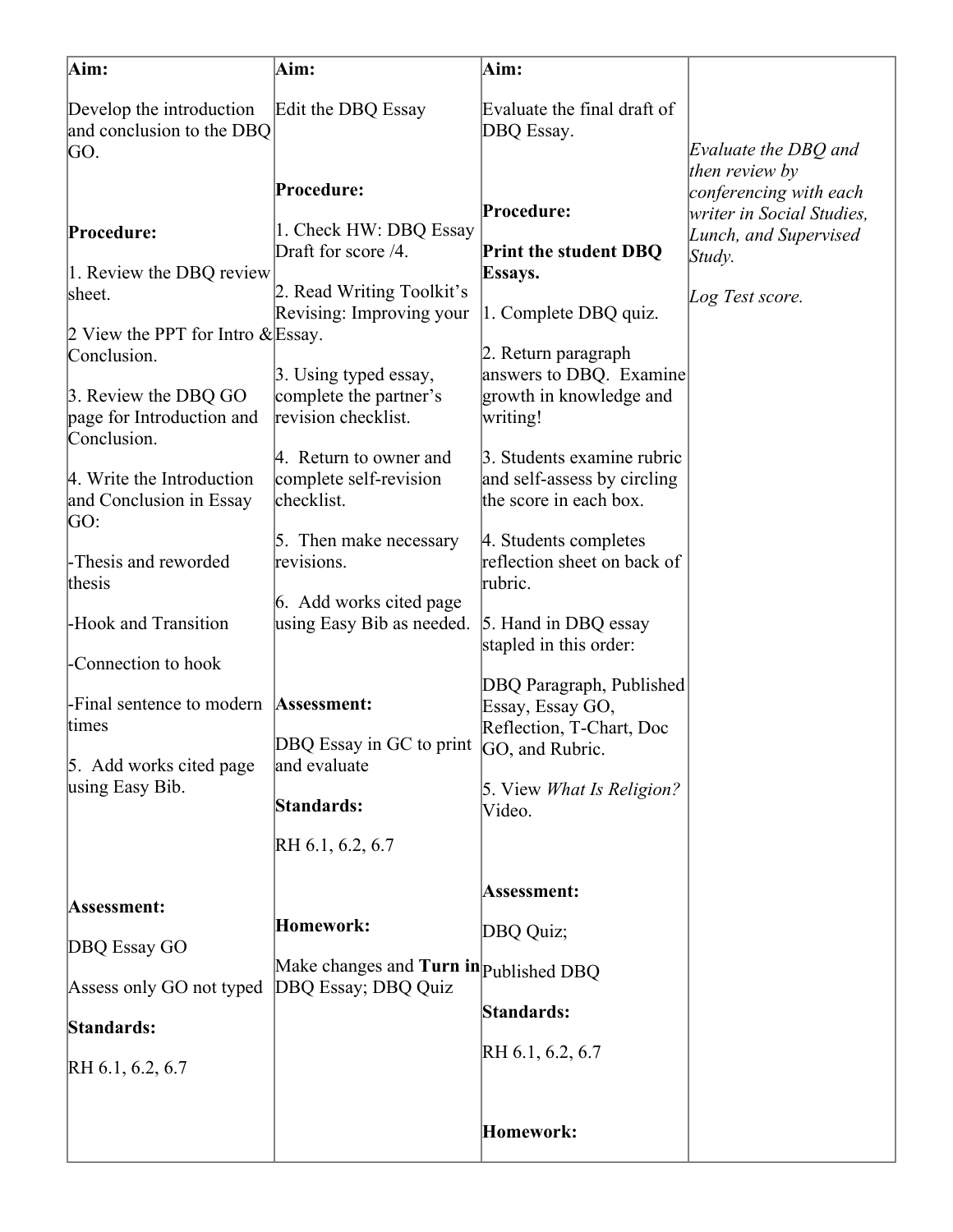| Homework:                                         | None! |  |
|---------------------------------------------------|-------|--|
| Type and RESUBMIT the $\vert$<br>DBQ Essay draft. |       |  |

# **Integration of 21st Century Themes and Skills**

| <b>CRP.K-12.CRP2</b> | Apply appropriate academic and technical skills.                                   |
|----------------------|------------------------------------------------------------------------------------|
| <b>CRP.K-12.CRP5</b> | Consider the environmental, social and economic impacts of decisions.              |
| CRP.K-12.CRP4        | Communicate clearly and effectively and with reason.                               |
| CRP.K-12.CRP11       | Use technology to enhance productivity.                                            |
| <b>CRP.K-12.CRP9</b> | Model integrity, ethical leadership and effective management.                      |
| CRP.K-12.CRP8        | Utilize critical thinking to make sense of problems and persevere in solving them. |
| <b>CRP.K-12.CRP7</b> | Employ valid and reliable research strategies.                                     |
| CRP.K-12.CRP1        | Act as a responsible and contributing citizen and employee.                        |
| <b>CRP.K-12.CRP6</b> | Demonstrate creativity and innovation.                                             |
| CRP.K-12.CRP10       | Plan education and career paths aligned to personal goals.                         |
| CRP.K-12.CRP12       | Work productively in teams while using cultural global competence.                 |

# **Technology Integration**

Google Classroom

online textbook and features

TECH.8.1.8 Educational Technology: All students will use digital tools to access, manage, evaluate, and synthesize information in order to solve problems individually and collaborate and to create and communicate knowledge.

# **Interdisciplinary Connections**

| LA.RH.6-8.1  | Cite specific textual evidence to support analysis of primary and secondary sources.                                                                                 |
|--------------|----------------------------------------------------------------------------------------------------------------------------------------------------------------------|
| LA.RH.6-8.2  | Determine the central ideas or information of a primary or secondary source; provide an<br>accurate summary of the source distinct from prior knowledge or opinions. |
| LA.RH.6-8.4  | Determine the meaning of words and phrases as they are used in a text, including<br>vocabulary specific to domains related to history/social studies.                |
| LA.RH.6-8.7  | Integrate visual information (e.g., in charts, graphs, photographs, videos, or maps) with<br>other information in print and digital texts.                           |
| LA.RH.6-8.10 | By the end of grade 8, read and comprehend history/social studies texts in the grades 6-8<br>text complexity band independently and proficiently.                    |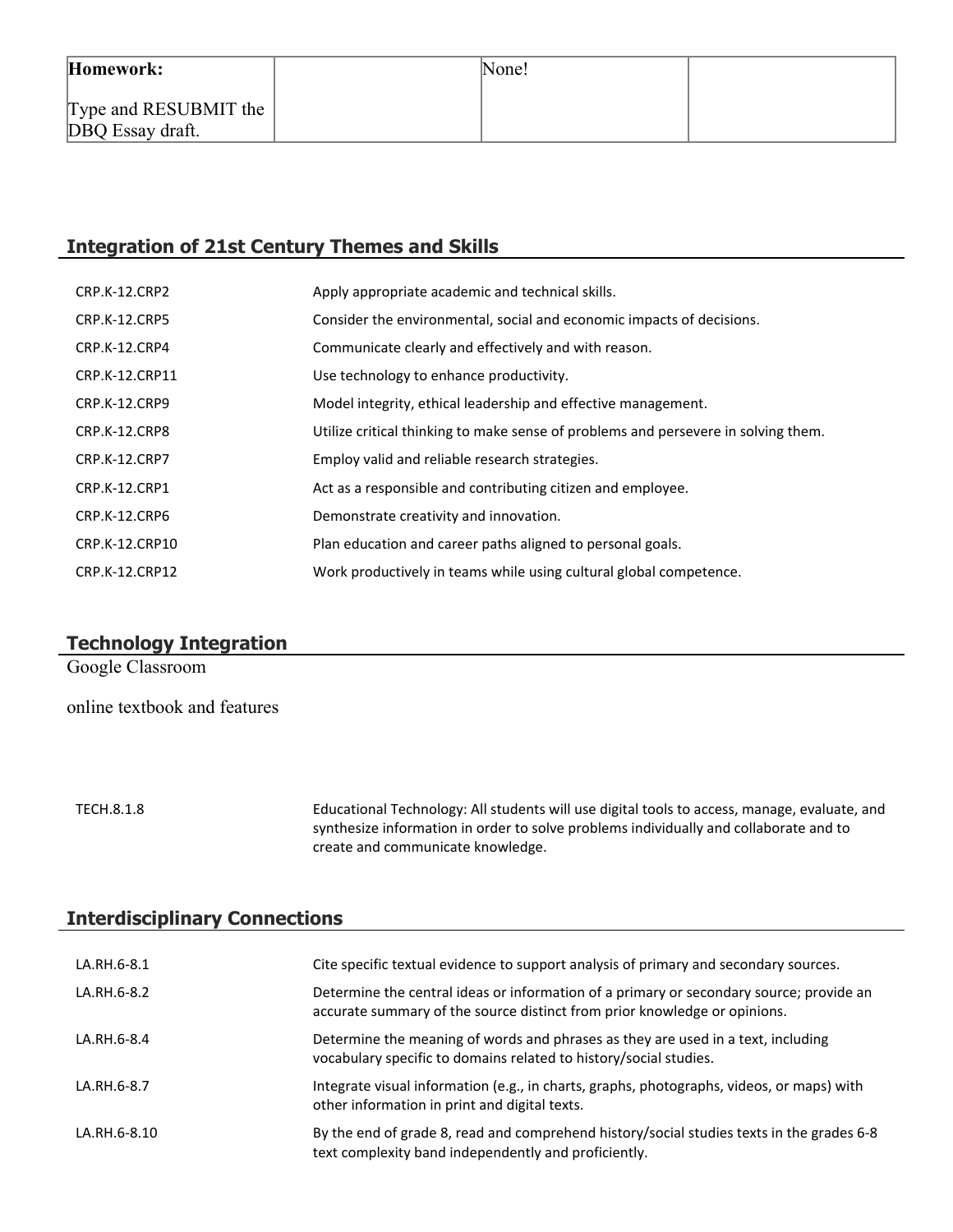#### **Differentiation**

Differentiation:

Prezi: [http://prezi.com/icxuro4mvtmz/?utm\\_campaign=share&utm\\_medium=copy](http://prezi.com/icxuro4mvtmz/?utm_campaign=share&utm_medium=copy)

Use the additional support graphic organizers to show the step by step and formulas to generate each part of the essay.

Highlighted textbook data for the T-Chart Google Classroom assignment

Laminated Primary Source Documents sheet used for easy access to body paragraph data

Submit the data daily to offer constructive feedback.

Tiered support DBQ Essay Graphic Organizers

Purposeful seating based on diagnostic results of DBQ paragraph on DAY 1

Green Admit passes for students to come to school in the early morning for one to one extra help.

Sample paragraphs to show and explain.

# **Modifications & Accommodations**

Utilize IEP and 504 accommodations

## **Benchmark Assessments**

sentence construction

paragraph writing

DBQ

## **Formative Assessments**

See assessment in lesson plans above.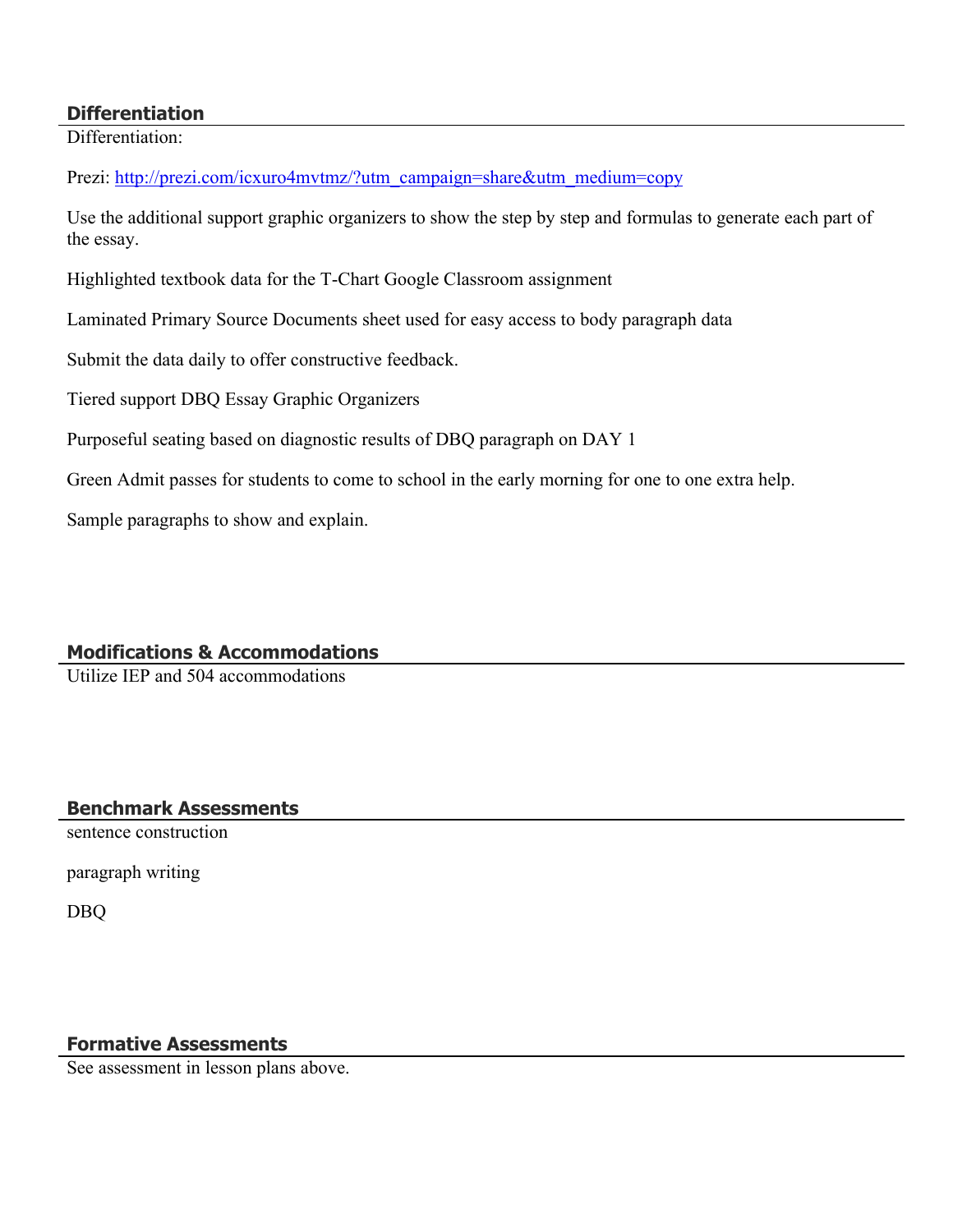See assessments in lesson plans above

# **Instructional Materials**

History Alive! textbook series

See materials listed in lesson plans above.

| <b>Standards</b> |                                                                                                                                                                                                                                                                           |
|------------------|---------------------------------------------------------------------------------------------------------------------------------------------------------------------------------------------------------------------------------------------------------------------------|
| LA.WHST.6-8.9    | Draw evidence from informational texts to support analysis, reflection, and research.                                                                                                                                                                                     |
| LA.WHST.6-8.10   | Write routinely over extended time frames (time for research, reflection,<br>metacognition/self correction, and revision) and shorter time frames (a single sitting or a<br>day or two) for a range of discipline-specific tasks, purposes, and audiences.                |
| LA.RH.6-8.1      | Cite specific textual evidence to support analysis of primary and secondary sources.                                                                                                                                                                                      |
| LA.RH.6-8.2      | Determine the central ideas or information of a primary or secondary source; provide an<br>accurate summary of the source distinct from prior knowledge or opinions.                                                                                                      |
| LA.WHST.6-8.2    | Write informative/explanatory texts, including the narration of historical events, scientific<br>procedures/experiments, or technical processes.                                                                                                                          |
| LA.RH.6-8.4      | Determine the meaning of words and phrases as they are used in a text, including<br>vocabulary specific to domains related to history/social studies.                                                                                                                     |
| LA.WHST.6-8.2.A  | Introduce a topic and organize ideas, concepts, and information using text structures (e.g.,<br>definition, classification, comparison/contrast, cause/effect, etc.) and text features (e.g.,<br>headings, graphics, and multimedia) when useful to aiding comprehension. |
| LA.WHST.6-8.2.B  | Develop the topic with relevant, well-chosen facts, definitions, concrete details,<br>quotations, or other information and examples.                                                                                                                                      |
| LA.WHST.6-8.2.C  | Use appropriate and varied transitions to create cohesion and clarify the relationships<br>among ideas and concepts.                                                                                                                                                      |
| LA.RH.6-8.7      | Integrate visual information (e.g., in charts, graphs, photographs, videos, or maps) with<br>other information in print and digital texts.                                                                                                                                |
| LA.WHST.6-8.2.D  | Use precise language and domain-specific vocabulary to inform about or explain the topic.                                                                                                                                                                                 |
| LA.WHST.6-8.2.E  | Establish and maintain a formal/academic style, approach, and form.                                                                                                                                                                                                       |
| LA.RH.6-8.9      | Analyze the relationship between a primary and secondary source on the same topic.                                                                                                                                                                                        |
| LA.WHST.6-8.2.F  | Provide a concluding statement or section that follows from and supports the information<br>or explanation presented.                                                                                                                                                     |
| LA.RH.6-8.10     | By the end of grade 8, read and comprehend history/social studies texts in the grades 6-8<br>text complexity band independently and proficiently.                                                                                                                         |
| LA.WHST.6-8.4    | Produce clear and coherent writing in which the development, organization, voice, and<br>style are appropriate to task, purpose, and audience.                                                                                                                            |